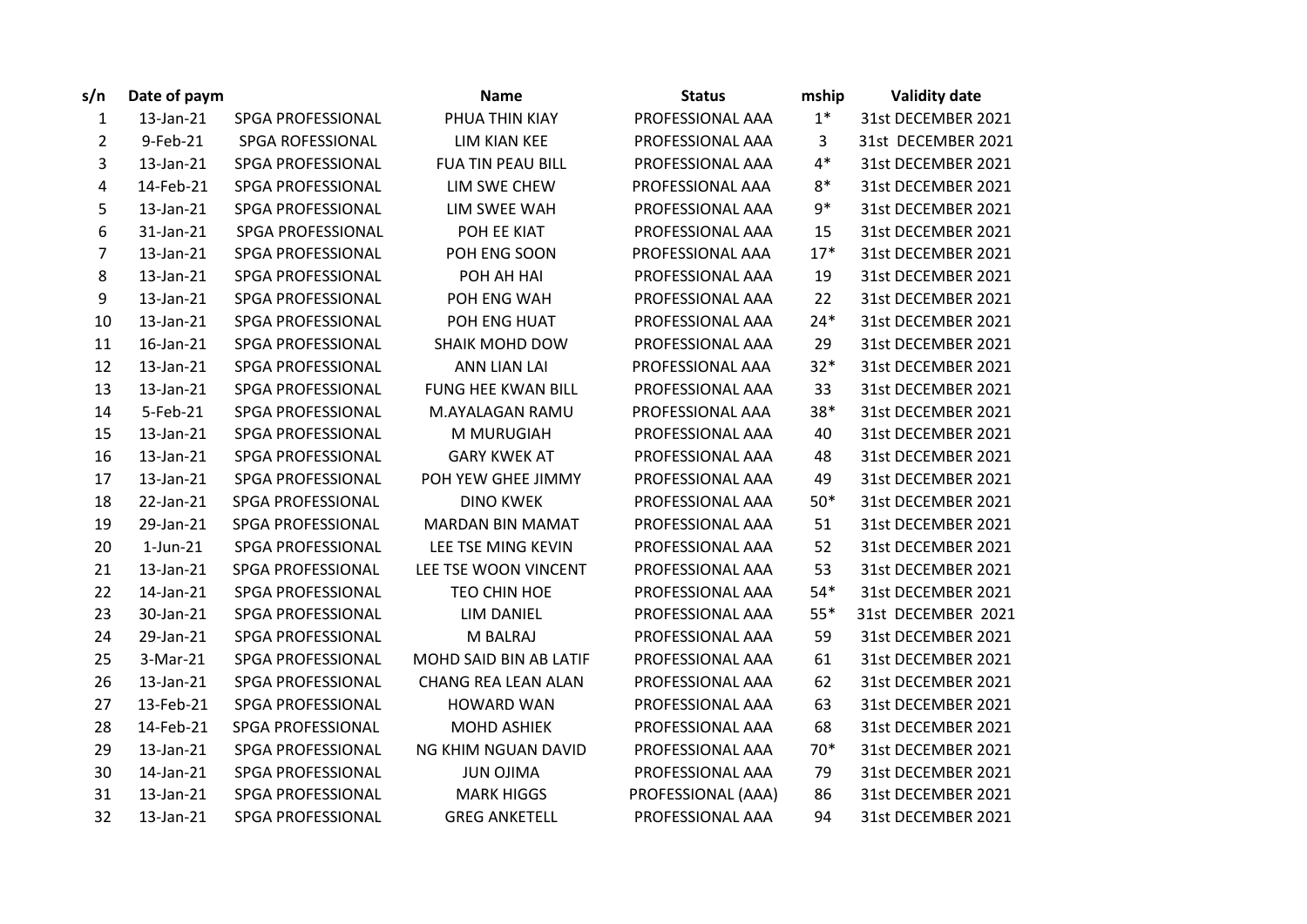| 33 | 9-Feb-21  | SPGA PROFESSIONAL           | <b>TOMOO BISE</b>            | PROFESSIONAL AAA         | 127  | 31st DECEMBER 2021      |
|----|-----------|-----------------------------|------------------------------|--------------------------|------|-------------------------|
| 34 | 30-Jan-21 | SPGA PROFESSIONAL           | <b>KYOSUKE IIDA</b>          | <b>ASSOCIATE PRO AAA</b> | 134  | 31st DEC 2021 till 2022 |
| 35 | 18-Jan-21 | SPGA PROFESSIONAL           | ADAM WON SF                  | PROFESSIONAL AAA         | 139  | 31st DECEMBER 2021      |
| 36 | 31-Jan-21 | SPGA PROFESSIONAL           | SHINJI FUKUSHIMA             | PROFESSIONAL AAA         | 141  | 31st DECEMBER 2021      |
| 37 | 30-Jan-21 | SPGA PROFESSIONAL           | STUART BRIAN HOLMES          | PROFESSIONAL AAA         | 142  | 31st DECEMBER 2021      |
| 38 | 3-Feb-21  | SPGA PROFESSIONAL           | ZAW MOE                      | PROFESSIONAL AAA         | 143  | 31st DECEMBER 2021      |
| 39 | 30-Jan-21 | SPGA PROFESSIONAL           | <b>GOPAL MAGANATHAN</b>      | PROFESSIONAL AAA         | 147  | 31st DECEMBER 2021      |
| 40 | 27-Jan-21 | SPGA PROFESSIONAL           | <b>CHRIS MARRIOTT</b>        | PROFESSIONAL AAA         | 153  | 31st DECEMBER 2021      |
| 41 | 27-Jan-21 | SPGA PROFESSIONAL           | <b>KEITH LAZAROO</b>         | <b>ASSOCIATE PRO AAA</b> | 160  | 31st DEC 2021 till 2022 |
| 42 | 13-Jan-21 | SPGA PROFESSIONAL           | <b>KENJI SAITO</b>           | PROFESSIONAL AAA         | 161  | 31st DECEMBER 2021      |
| 43 | 21-Feb-21 | SPGA PROFESSIONAL           | <b>LIM KIAN BOON</b>         | PROFESSIONAL AAA         | 171  | 31st DECEMBER 2021      |
| 44 | 13-Jan-21 | SPGA PROFESSIONAL           | DANNY CHEONG TW              | PROFESSIONAL AAA         | 173* | 31st DECEMBER 2021      |
| 45 | 19-Jan-21 | SPGA PROFESSIONAL           | <b>CHUNG MING LIN</b>        | <b>ASSOCIATE PRO AAA</b> | 176  | 31st DECEMBER 2021      |
| 46 | 13-Jan-21 | SPGA PROFESSIONAL           | NASARUDIN BIN ALIAS          | PROFESSIONAL AAA         | 180  | 31st DECEMBER 2021      |
| 47 |           | 27-Jun-20 SPGA PROFESSIONAL | <b>MALEK BIN TALIB</b>       | PROFESSIONAL (AAA)       | 181  | 31st DECEMBER 2021      |
| 48 | 29-Jan-21 | SPGA PROFESSIONAL           | <b>STEPHEN HONG J L</b>      | PROFESSIONAL AAA         | 182  | 31st DECEMBER 2021      |
| 49 | 14-Feb-21 | SPGA PROFESSIONAL           | LIP OOI                      | PROFESSIONAL AAA         | 184  | 31st DECEMBER 2021      |
| 50 | 24-Feb-21 | SPGA PROFESSIONAL           | <b>TRENT TURNER</b>          | <b>ASSOCIATE PRO AAA</b> | 185  | 31st DECEMBER 2021      |
| 51 | 29-Jan-21 | SPGA PROFESSIONAL           | JAYAKRISHNAN S/O JR          | PROFESSIONAL AAA         | 187  | 31st DECEMBER 2021      |
| 52 | 20-Jan-21 | SPGA PROFESSIONAL           | HIDEZUMI SUZUKI              | <b>ASSOCIATE PRO AAA</b> | 189  | 31st DECEMBER 2021      |
| 53 | 30-Jan-21 | SPGA PROFESSIONAL           | M NAIM BIN AMIR              | PROFESSIONAL AAA         | 190  | 31st DECEMBER 2021      |
| 54 | 30-Jan-21 | SPGA PROFESSIONAL           | <b>TAN THIAM HOCK DEAN</b>   | PROFESSIONAL AAA         | 193  | 31st DECEMBER 2021      |
| 55 | 20-Jan-21 | SPGA PROFESSIONAL           | <b>ANNAVI CHELLIAH</b>       | PROFESSIONAL AAA         | 195  | 31st DECEMBER 2021      |
| 56 | 18-Feb-21 | SPGA PROFESSIONAL           | ALLEN ROGER KELLY            | PROFESSIONAL AAA         | 196  | 31st DECEMBER 2021      |
| 57 | 13-Jan-21 | SPGA PROFESSIONAL           | PATRICK TANG PEIZHI          | PROFESSIONAL AAA         | 197  | 31st DECEMBER 2021      |
| 58 | 3-Mar-21  | SPGA PROFESSIONAL           | <b>MARO MUKAMA</b>           | <b>ASSOCIATE PRO AAA</b> | 200  | 31st DECEMBER 2021      |
| 59 | 27-Jan-21 | SPGA PROFESSIONAL           | <b>CHANG REN CHIAT</b>       | PROFESSIONAL AAA         | 203  | 31st DECEMBER 2021      |
| 60 | 3-Mar-21  | SPGA PROFESSIONAL           | <b>CHUA YONG SOON</b>        | PROFESSIONAL AAA         | 205  | 31st DECEMBER 2021      |
| 61 | 18-Feb-21 | SPGA PROFESSIONAL           | <b>ISAHAK Bin Mohd Osman</b> | PROFESSIONAL AAA         | 206  | 31st DECEMBER 2021      |
| 62 | 9-Feb-21  | SPGA PROFESSIONAL           | <b>MARK COOPER</b>           | <b>ASSOCIATE PRO AAA</b> | 207  | 31st DECEMBER 2021      |
| 63 | 30-Jan-21 | SPGA PROFESSIONAL           | <b>CARLYON SAHETAPY</b>      | PROFESSIONAL AAA         | 208  | 31st DECEMBER2021       |
| 64 | 27-Jan-21 | SPGA PROFESSIONAL           | LIM KIAN WEE                 | PROFESSIONAL AAA         | 209  | 31st DECEMBER 2021      |
| 65 | 30-Jan-21 | <b>SPGA PROFESSIONAL</b>    | WONG YI YAO                  | PROFESSIONAL AAA         | 210  | 31st DECEMBER 2021      |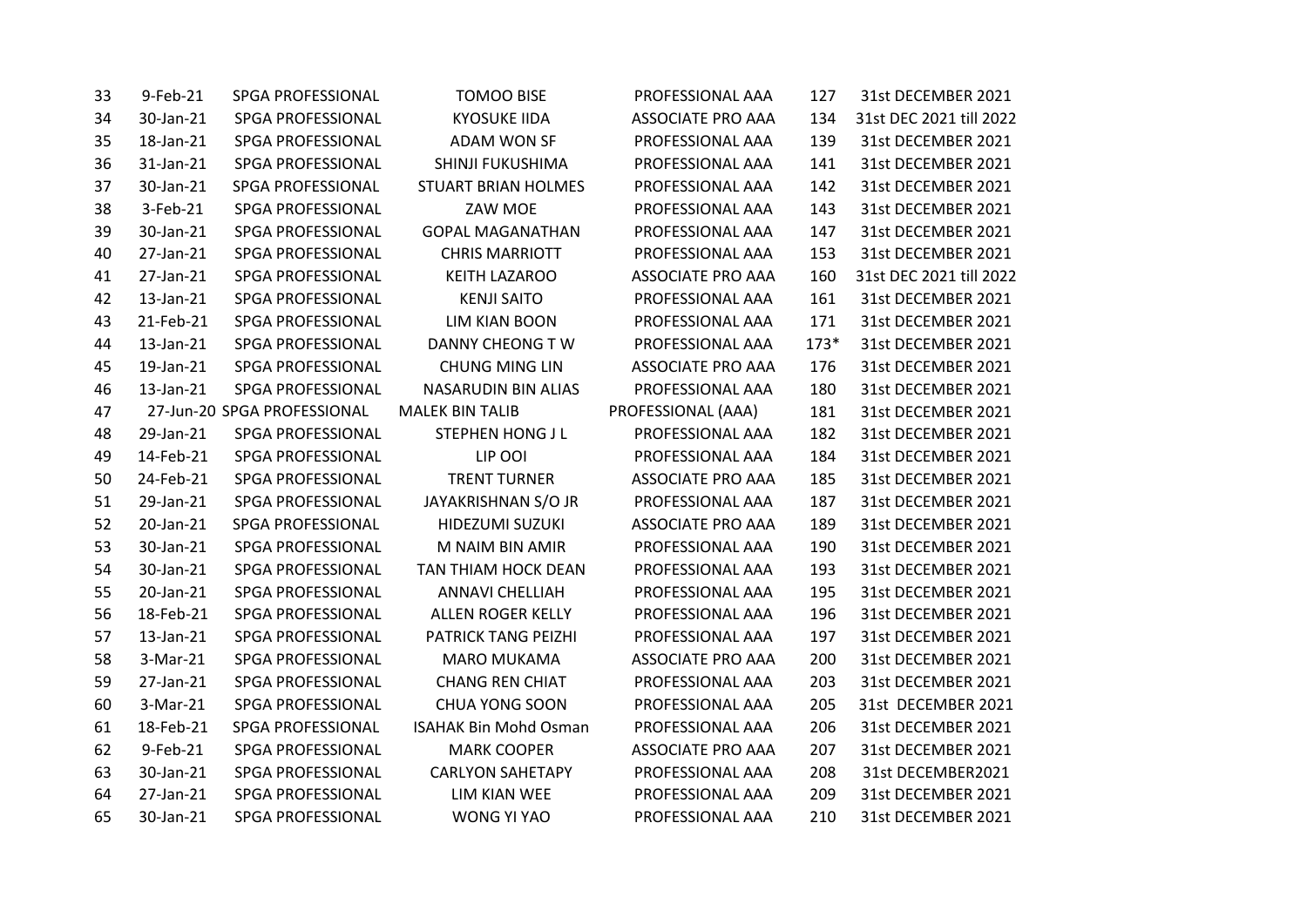| 66 | 13-Jan-21      | SPGA PROFESSIONAL        | <b>JACK SOLOMON</b>        | PROFESSIONAL AAA  | 211    | 31st DECEMBER 2021  |
|----|----------------|--------------------------|----------------------------|-------------------|--------|---------------------|
| 67 | 26-Jan-21      | SPGA PROFESSIONAL        | FREDDY LEOW B L            | PROFESSIONAL AAA  | 214    | 31st DECEMBER 2021  |
| 68 | 30-Jan-21      | SPGA PROFESSIONAL        | ANG CHIN HONG PETER        | PROFESSIONAL AAA  | 215    | 31st DECEMBER 2021  |
| 69 | 14-Jan-21      | SPGA PROFESSIONAL        | <b>STEVE TAN HOCK YONG</b> | PROFESSIONAL AAA  | 216    | 31st DECEMBER 2021  |
| 70 | 13-Jan-21      | SPGA PROFESSIONAL        | <b>SHAMURI BIN SEDEK</b>   | PROFESSIONAL AAA  | 217    | 31ST DECEMBER 2021  |
| 71 | 26-Jan-21      | SPGA PROFESSIONAL        | SABASTIAN ONG C.H.         | PROFESSIONAL AAA  | 218    | 31ST DECEMBER 2021  |
| 72 | 9-Feb-21       | SPGA PROFESSIONAL        | DAISUKE TSUCHIYAMA         | ASSOCIATE PRO AAA | 219    | 31st DECEMBER 2021  |
| 73 | 29-Jan-21      | SPGA PROFESSIONAL        | <b>KAWASOE MARC</b>        | PROFESSIONAL AAA  | 220    | 31st DECEMBER 2021  |
| 74 | 13-Jan-21      | SPGA PROFESSIONAL        | POH ENG TECK               | PROFESSIONAL AAA  | $223*$ | 31st DECEMBER 2021  |
| 75 | 12-Feb-21      | SPGA PROFESSIONAL        | <b>GOH KUN YANG</b>        | PROFESSIONAL AA   | 225    | 31st DECEMBER 2021  |
| 76 | 3-Mar-21       | SPGA PROFESSIONAL        | SIM MIN HWEE EUGENE        | PROFESSIONAL AAA  | 227    | 31st DECEMBER 2021  |
| 77 | 29-Jan-21      | SPGA PROFESSIONAL        | KIM GI HYUN KENNY          | ASSOCIATE PRO AA  | 228    | 21st DECEMBER 2021  |
| 78 | 27-Jan-21      | SPGA PROFESSIONAL        | SHINICHI GOMA              | ASSOCIATE PRO AA  | 230    | 31st DECEMBER 2021  |
| 79 | 29-Jan-21      | SPGA PROFESSIONAL        | <b>BRAD MCMANUS</b>        | PROFESSIONAL AA   | 232    | 31st DECEMBER 2021  |
| 80 | 30-Jan-21      | SPGA PROFESSIONAL        | HAN WENYUAN JUSTIN         | PROFESSIONAL AAA  | 235    | 31st DECEMBER 2021  |
| 81 | 3-Mar-21       | SPGA PROFESSIONAL        | MITCHELL SLORACH           | PROFESSIONAL AA   | 236    | 31st DECEMBER 2021  |
| 82 | 18-Feb-21      | SPGA PROFESSIONAL        | <b>QUINCY QUEK P X</b>     | PROFESSIONAL AAA  | 237    | 31st DECEMBER 2021  |
| 83 | 13-Feb-21      | SPGA PROFESSIONAL        | YUSRI BIN ALI              | PROFESSIONAL AA   | 240    | 31st DECEMBER 2021  |
| 84 | 24-Jan-21      | SPGA PROFESSIONAL        | TAN PECKHONG ADRIAN        | PROFESSIONAL AAA  | 241    | 31ST DECEMBER 2021  |
| 85 | $1-Aug-21$     | SPGA PROFESSIONAL        | TRAN LE DUY NHAT           | ASSOCIATE PRO AA  | 245    | 31 DEC 2021 to 2025 |
| 86 | 25-Feb-21      | SPGA PROFESSIONAL        | TAN YONG TAT FRANCIS       | PROFESSIONAL AAA  | 253    | 31st DECEMBER 2021  |
| 87 | 4-Feb-21       | SPGA PROFESSIONAL        | <b>KOH DENGSHAN</b>        | PROFESSIONAL AA   | 254    | 31st DECEMBER 2021  |
| 88 | 14-Jan-21      | SPGA PROFESSIONAL        | <b>AZHAR BIN BAKSIN</b>    | PROFESSIONAL AA   | 257    | 31st DECEMBER 2021  |
| 89 | 18-Feb-21      | SPGA PROFESSIONAL        | <b>CHOO TZE HUANG</b>      | PROFESSIONAL AA   | 261    | 31st DECEMBER 2021  |
| 90 | 27-Jan-21      | SPGA PROFESSIONAL        | LIM NIAN SAN RUSSELL       | PROFESSIONAL AAA  | 262    | 31st dECEMBER 2021  |
| 91 | 21-Feb-21      | SPGA PROFESSIONAL        | <b>GABRIEL CHEOK</b>       | PROFESSIONAL AA   | 263    | 31st DECEMBER 2021  |
| 92 | 29-Jan-21      | SPGA PROFESSIONAL        | <b>KHEE JIALI</b>          | PROFESSIONAL AA   | 268    | 31st DECEMBER 2021  |
| 93 | 9-Feb-21       | SPGA PROFESSIONAL        | LIM YING KIAT JARED        | PROFESSIONAL AA   | 275    | 31st DECEMBER 2021  |
| 94 | 13-Jan-21      | SPGA PROFESSIONAL        | <b>GOH KIM HUAT</b>        | PROFESSIONAL AA   | 283    | 31st DECEMBER 2021  |
| 95 | $6$ -Jan- $21$ | SPGA PROFESSIONAL        | <b>REAGAN PNG ZL</b>       | PROFESSIONAL AA   | 284    | 31ST DECEMBER 2021  |
| 96 | 13-Jan-21      | SPGA PROFESSIONAL        | TAN JIAN HAO NIGEL         | PROFESSIONAL AA   | 286    | 31st DECEMBER 2021  |
| 97 | 13-Jan-21      | SPGA PROFESSIONAL        | KENJI CHUENG WAI HO        | PROFESSIONAL AA   | 289    | 31st DECEMBER 2021  |
| 98 | 13-Jan-21      | <b>SPGA PROFESSIONAL</b> | LEE TEIK WEI BRANDON       | PROFESSIONAL AA   | 291    | 31st DECEMBER 2021  |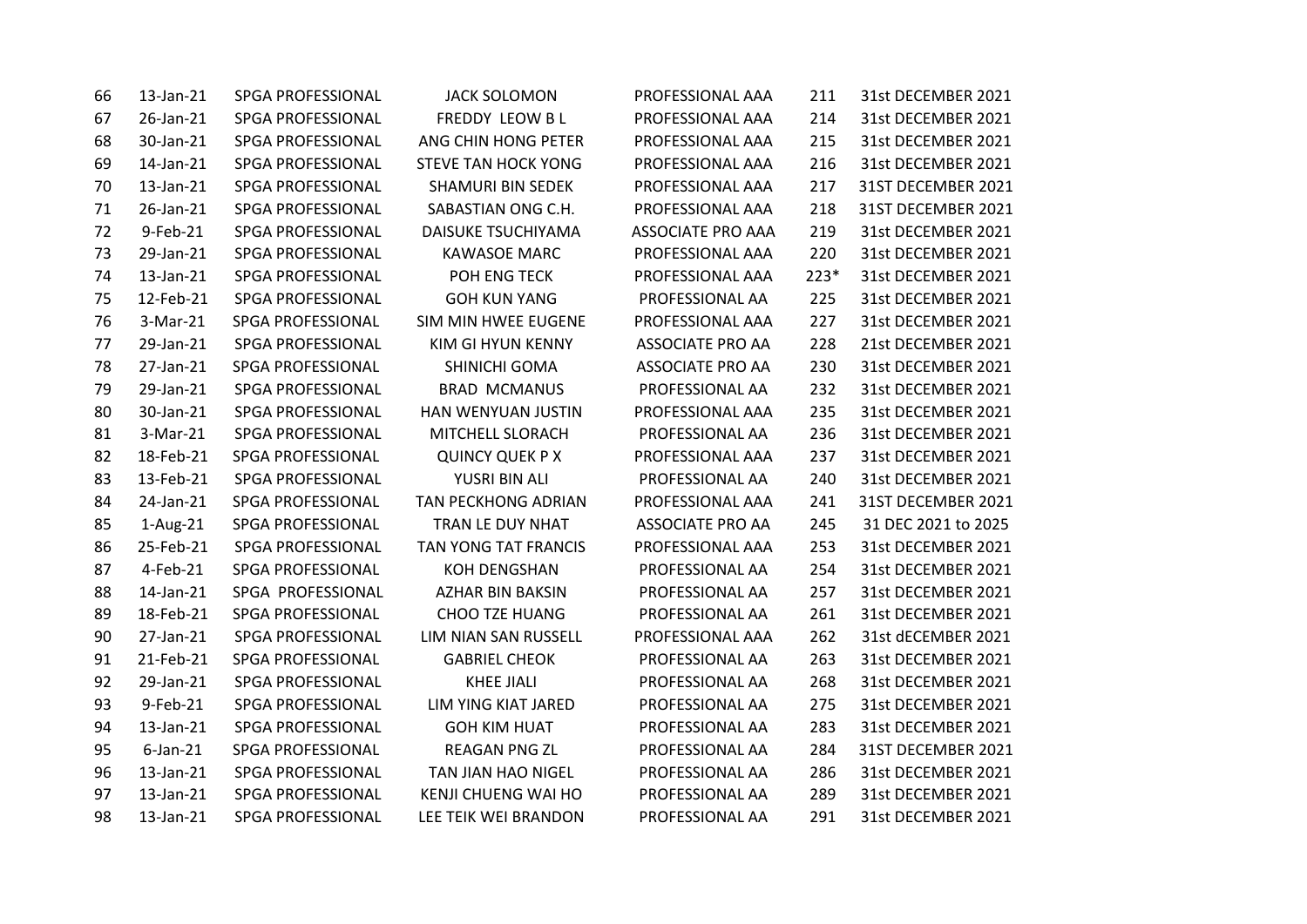| 99  | 4-Mar-21  | SPGA PROFESSIONAL | <b>SIM ENHONG IAN</b>       | PROFESSIONAL AA                | 292 | 31st DECEMBER 2021    |
|-----|-----------|-------------------|-----------------------------|--------------------------------|-----|-----------------------|
| 100 | 14-Jan-21 | SPGA PROFESSIONAL | LIM WEI BENG RON            | PROFESSIONAL A                 | 293 | 31st DECEMBER 2021    |
| 101 | 3-Mar-21  | SPGA PROFESSIONAL | <b>BILLIE PAY KIAN HENG</b> | PROFESSIONAL A                 | 296 | 31st DECEMBER 2021    |
| 102 | 13-Jan-21 | SPGA PROFESSIONAL | POH SWEE KIAT JOHNSON       | PROFESSIONAL AA                | 299 | 31st DECEMBER 2021    |
| 103 | 30-Jan-21 | SPGA PROFESSIONAL | JONATHAN WOO KE-JUN         | PROFESSIONAL AA                | 300 | 31st DECEMBER 2021    |
| 104 | 29-Jan-21 | SPGA PROFESSIONAL | JEROME NG EN YONG           | PROFESSIONAL AA                | 302 | 31st DECEMBER 2021    |
| 105 | 13-Feb-21 | SPGA PROFESSIONAL | KOH SOCK HWEE               | PROFESSIONAL AA                | 303 | 31st DECEMBER 2021    |
| 106 | 21/3/2021 | SPGA PROFESSIONAL | YONG WEI PING AMELIA        | PROFESSIONAL AA                | 305 | 31st DECEMBER 2021    |
| 107 | 9-Feb-21  | SPGA PROFESSIONAL | LIM LIJIE DAREN             | PROFESSIONAL A                 | 306 | 31st DECEMBER 2021    |
| 108 | 27-Jan-21 | SPGA PROFESSIONAL | TAN YONGJIA DESMOND         | PROFESSIONAL A                 | 310 | 31ST DECEMBER 2021    |
| 109 | 13-Jan-21 | SPGA PROFESSIONAL | <b>JIMMY STEWART</b>        | PROFESSIONAL AA                | 311 | 31st DEC 2021 to 2025 |
| 110 | 9-Feb-21  | SPGA PROFESSIONAL | ABIEL FRANZ LIM             | PROFESSIONAL AA                | 314 | 31st DECEMBER 2021    |
| 111 | 14-Jan-21 | SPGA PROFESSIONAL | MASASHI OTSU                | <b>ASSOCIATE PRO A</b>         | 317 | 31st DECEMBER 2021    |
| 112 | 13-Jan-21 | SPGA PROFESSIONAL | KOH SIM KIAT JEREMY         | PROFESSIONAL A                 | 322 | 31st DECEMBER 2021    |
| 113 | 30-Jan-21 | SPGA PROFESSIONAL | EDMUND TAN YEE HU           | PROFESSIONAL A                 | 324 | 31st DECEMBER 2021    |
| 114 | 18-Jan-21 | SPGA PROFESSIONAL | TAY SENQUAN VICTOR          | PROFESSIONAL AA                | 325 | 31st DECEMBER 2021    |
| 115 | 15-Feb-21 | SPGA PROFESSIONAL | <b>ONG ChongChing MARC</b>  | PROFESSIONAL AA                | 328 | 31st DECEMBER 2021    |
| 116 | 12-Feb-21 | SPGA PROFESSIONAL | YAP JESSE ELLIOTT           | PROFESSIONAL AA                | 330 | 31st DECEMBER 2021    |
| 117 | 13-Feb-21 | SPGA PROFESSIONAL | WOO JUN HON                 | PROFESSIONAL A                 | 332 | 31st DECEMBER 2021    |
| 118 | 29-Jan-21 | SPGA PROFESSIONAL | <b>GREGORY FOO Y E</b>      | PROFESSIONAL AA                | 334 | 31ST DECEMBER 2021    |
| 119 | 29-Jan-21 | SPGA PROFESSIONAL | ABDUL HADI UDA THITH        | PROFESSIONAL AA                | 335 | 31ST DECEMBER 2021    |
| 120 | 4-Feb-21  | SPGA PROFESSIONAL | <b>LAMB MARK RICHARD</b>    | <b>ASSOCIATE PRO</b>           | 336 | 31ST DECEMBER 2021    |
| 121 | 24-Jan-21 | SPGA PROFESSIONAL | <b>JU KAI MENG</b>          | <b>HONORARY ADVISOR</b>        | 361 | 31st DECEMBER 2021    |
| 122 | 24-Jan-21 | SPGA PROFESSIONAL | <b>TAN TECK KEE</b>         | <b>HONORARY ADVISOR</b>        | 362 | 31st DECEMBER 2021    |
| 123 | 21-Feb-21 | SPGA PROFESSIONAL | ROBERTS GLENMICHAEL         | PROFESSIONAL A                 | 364 | 31st DECEMBER 2021    |
| 124 | 26-Jul-20 | SPGA PROFESSIONAL | TAN XUAN HAO TOMMY          | PROFESSIONAL A                 | 365 | 31st DECEMBER 2021    |
| 125 | 27-Jan-21 | SPGA PROFESSIONAL | ANG TSINYI ELIZABETH        | PROFESSIONAL A                 | 366 | 31st DECEMBER 2021    |
| 126 | 9-Nov-20  | SPGA PROFESSIONAL | <b>HO SHENG LIANG</b>       | PROFESSIONAL AA                | 367 | 31st DECEMBER 2021    |
| 127 | 21-Feb-21 | SPGA PROFESSIONAL | LEE ENG NGEE                | <b>HONORARY ADVISOR</b>        | 368 | 31st DECEMBER 2021    |
| 128 | 14-Apr-21 | SPGA PROFESSIONAL | TAN YAN JIN BERNIE          | PROFESSIONAL                   | 369 | 31st DECEMBER 2021    |
| 129 | 3-Aug-21  | SPGA PROFESSIONAL | Takahashi Katsunari         | PROFESSIONAL                   | 371 | 31st DECEMBER 2021    |
| 130 | 20-Jan-21 | SPGA PROFESSIONAL | <b>ALBERT WEE BS</b>        | <b>Teaching Professional A</b> | 504 | 31st DECEMBER 2021    |
| 131 | 29-Jan-21 | SPGA PROFESSIONAL | <b>JUMARI B MD OSMAN</b>    | <b>Teaching Professional A</b> | 605 | 31st DECEMBER 2021    |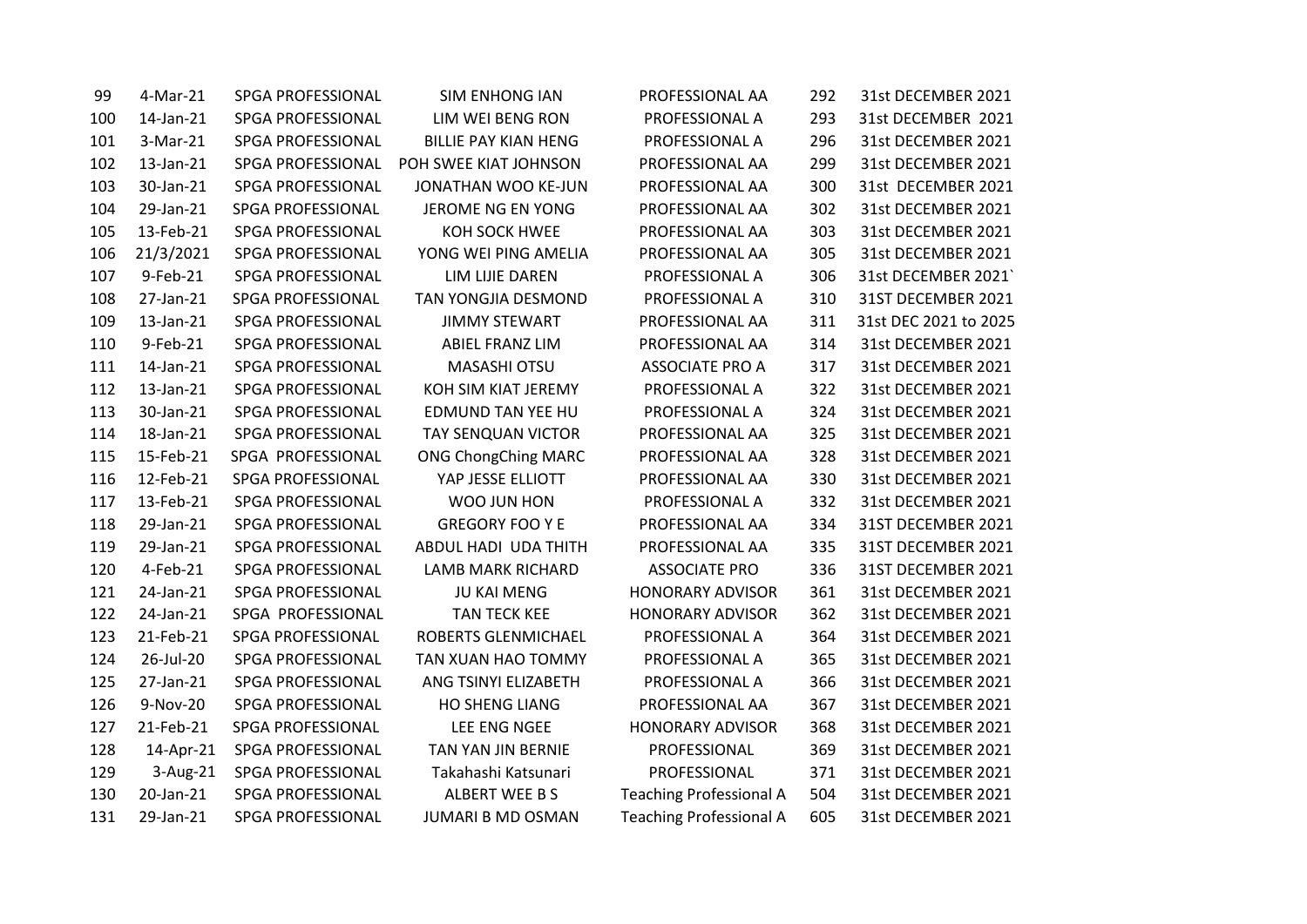| 132 | 13-Jan-21      | <b>SPGA PROFESSIONAL</b> | TAN LAY KIAM JAMES          | <b>Teaching Professional A</b> | 2910   | 31st DECEMBER 2021 |
|-----|----------------|--------------------------|-----------------------------|--------------------------------|--------|--------------------|
| 133 | 22-Jan-21      | SPGA PROFESSIONAL        | MELVIN CHEN HS              | <b>Teaching Professional A</b> | 3010   | 31st DECEMBER 2021 |
| 134 | 26-Jan-21      | SPGA PROFESSIONAL        | PAUL GIOVANNI               | <b>Teaching Professional A</b> | 3511   | 31st DECEMBER 2021 |
| 135 | 29-Jan-21      | SPGA PROFESSIONAL        | NG SOON GEE SAM             | <b>Teaching Professional A</b> | 3911   | 31st DECEMBER 2021 |
| 136 | $1$ -Jun- $21$ | SPGA PROFESSIONAL        | <b>BENEDICT JOSEPH GOH</b>  | <b>Teaching Professional A</b> | 4211   | 31st DECEMBER 2021 |
| 137 | 30-Jan-21      | SPGA PROFESSIONAL        | YIT KONG SENG FRED          | <b>Teaching Professional A</b> | 5214   | 31st DECEMBER 2021 |
| 138 | 30-Jan-21      | SPGA PROFESSIONAL        | <b>TAN POH YONG GARY</b>    | <b>Teaching Professional A</b> | 5717   | 31st DECEMBER 2021 |
| 139 | 30-Jan-21      | SPGA PROFESSIONAL        | JENSEN HIU YUANXIONG        | <b>Teaching Professional A</b> | 5915   | 31st DECEMBER 2021 |
| 140 | 13-Jan-21      | SPGA PROFESSIONAL        | POH SWEE LENG JOEY          | <b>Teaching Professional A</b> | 6016   | 31st DECEMBER 2021 |
| 141 | 14-Feb-21      | SPGA PROFESSIONAL        | VINCENT LAW M L             | <b>Teaching Professional A</b> | 6116   | 31st DECEMBER 2021 |
| 142 | 15-Feb-21      | SPGA PROFESSIONAL        | NICHOLAS SENG SW            | <b>Teaching Professional A</b> | 6216   | 31st DECEMBER 2021 |
| 143 | 27-Jan-21      | SPGA PROFESSIONAL        | KOH HANJIE DALSTON          | <b>Teaching Professional A</b> | 6516   | 31st DECEMBER 2021 |
| 144 | 4-Feb-21       | SPGA PROFESSIONAL        | TAN JUN HAO                 | <b>Teaching Professional</b>   | 6718   | 31st DECEMBER 2021 |
| 145 | $1$ -Jun- $21$ | SPGA PROFESSIONAL        | <b>BARK IN SU</b>           | <b>Teaching Professional A</b> | 6818   | 31st DECEMBER 2021 |
| 146 | 3-Aug-21       | SPGA PROFESSIONAL        | <b>GOH RUI WEN RYAN</b>     | <b>Teaching Professional</b>   | 6921   | 31st DECEMBER 2021 |
| 147 | 3-Aug-21       | <b>SPGA PROFESSIONAL</b> | LEE ZHI WEI LEONAD          | <b>Teaching Professional</b>   | 7021   | 31st DECEMBER 2021 |
| 148 | 10-Aug-21      | SPGA PROFESSIONAL        | CHEE KENG JIN               | <b>Teaching Professional</b>   | 7121   | 31st DECEMBER 2021 |
| 149 | 10-Aug-21      | SPGA PROFESSIONAL        | Daryl LIM                   | <b>Teaching Professional</b>   | 7221   | 31st DECEMBER 2021 |
| 150 | 10-Aug-21      | SPGA PROFESSIONAL        | Jeryl TAN Foo Yew           | <b>Teaching Professional</b>   | 7321   | 31st DECEMBER 2021 |
| 151 | 29-Jan-21      | SPGA PROFESSIONAL        | <b>CHAN POK CHOI</b>        | PROFESSIONAL Sr A              | 246Sr  | 31st DECEMBER 2021 |
| 152 | 13-Jan-21      | SPGA PROFESSIONAL        | <b>HENG AIK SOON RONALD</b> | PROFESSIONAL Sr A              | 248Sr  | 31st DECEMBER 2021 |
| 153 | 9-Feb-21       | SPGA PROFESSIONAL        | POH I M                     | PROFESSIONAL Sr A              | 249Sr  | 31st DECEMBER 2021 |
| 154 | 13-Feb-21      | SPGA PROFESSIONAL        | <b>CRAIG MARSHALL</b>       | PROFESSIONAL Sr A              | 252Sr  | 31st DECEMBER 2021 |
| 155 | 12-Feb-21      | SPGA PROFESSIONAL        | YEO KENG GEE CHRIS          | PROFESSIONAL Sr A              | 255Sr  | 31st DECEMBER 2021 |
| 156 | 13-Jan-21      | SPGA PROFESSIONAL        | <b>EDMUND CHUENG TW</b>     | PROFESSIONAL Sr A              | 259Sr  | 31st DECEMBER 2021 |
| 157 | 13-Jan-21      | SPGA PROFESSIONAL        | NG KOK LYE LAWRENCE         | PROFESSIONAL Sr A              | 267Sr  | 31st DECEMBER 2021 |
| 158 | 19-Jan-21      | SPGA PROFESSIONAL        | <b>QUEK SEOW CHOON</b>      | PROFESSIONAL A Sr              | 269Sr  | 31st DECEMBER 2021 |
| 159 | 13-Jan-21      | SPGA PROFESSIONAL        | POH HAI ING PETER           | PROFESSIONAL Sr A              | 273 Sr | 31st DECEMBER 2021 |
| 160 | 13-Jan-21      | SPGA PROFESSIONAL        | <b>WAN ZAINAL</b>           | PROFESSIONAL Sr A              | 277Sr  | 31st DECEMBER 2021 |
| 161 | 13-Jan-21      | SPGA PROFESSIONAL        | LIM KIM BOCK DANNY          | PROFESSIONAL A Sr              | 288 Sr | 31st DECEMBER 2021 |
| 162 | 13-Jan-21      | SPGA PROFESSIONAL        | <b>SAMUEL CHAN KY</b>       | PROFESSIONAL Sr A              | 294Sr  | 31st DECEMBER 2021 |
| 163 | 13-Jan-21      | SPGA PROFESSIONAL        | DANIEL NG CHOON HOE         | PROFESSIONAL Sr A              | 295 Sr | 31st DECEMBER 2021 |
| 164 | 13-Jan-21      | <b>SPGA PROFESSIONAL</b> | <b>TAN SER KOK JASON</b>    | PROFESSIONAL Sr A              | 296 Sr | 31st DECEMBER 2021 |